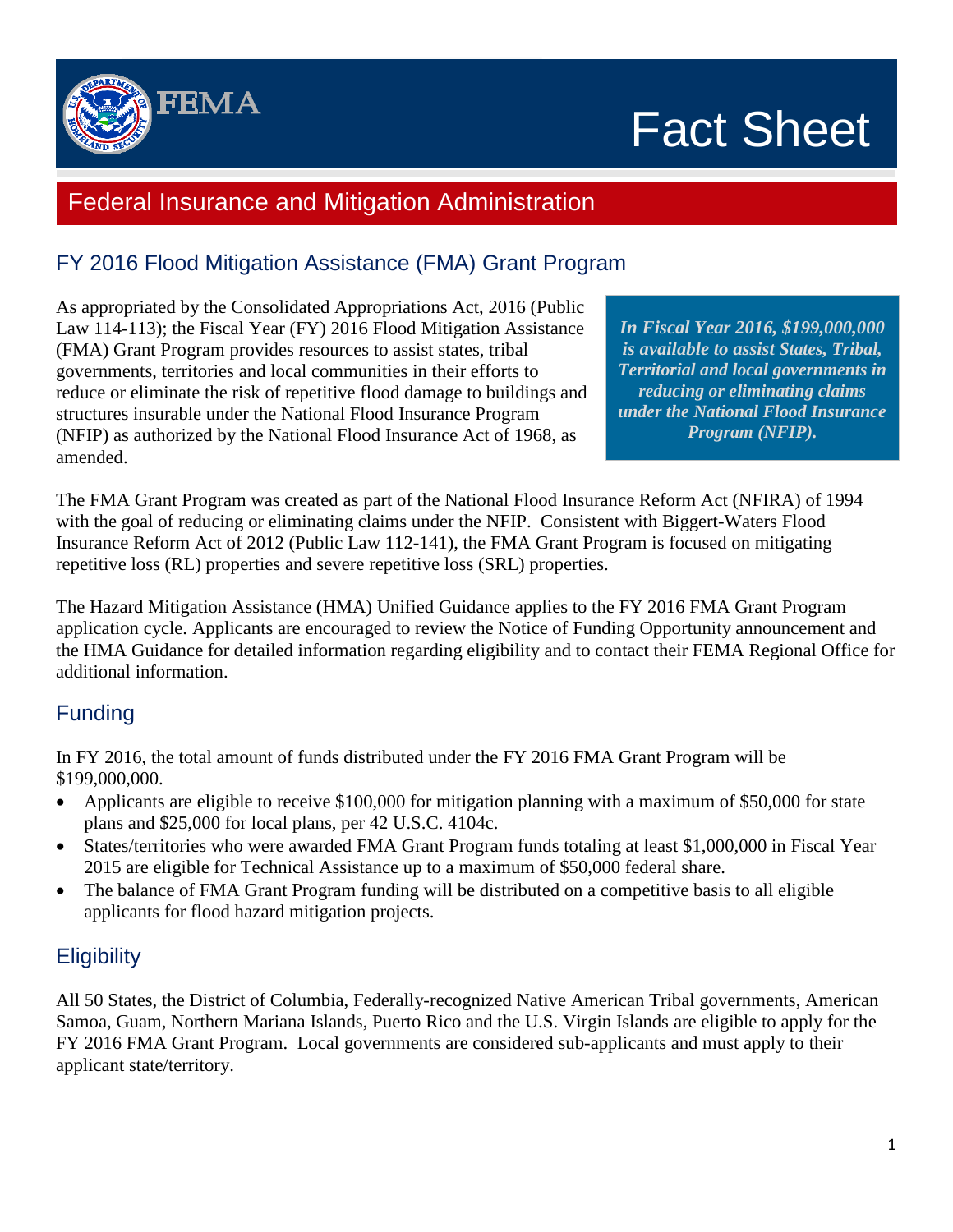## Federal Emergency Management Agency

#### FY 2016 Flood Mitigation Assistance (FMA) Grant Program

Either the state Emergency Management Agency (EMA) or the office that has primary floodplain management responsibility is eligible to apply directly to FEMA for FMA Grant Program funds as an applicant; however, only one application will be accepted from each state, tribe or territory.

#### Funding Guidelines

The maximum federal share for FMA planning sub-applications is as follows:

- \$100,000 per Applicant for mitigation planning with a maximum of \$50,000 for state plans and \$25,000 for local plans
- \$50,000 for Technical Assistance for states/territories who were awarded FMA Grant Program funds totaling at least \$1,000,000 in FY 2015

A maximum of 10 percent of grant funds awarded can be used by the state EMA for management costs, and a maximum of 5 percent of grant funds awarded can be used by the local EMA for management costs, per HMA Guidance.

Federal funding is available for up to 75 percent of the eligible activity costs. FEMA may contribute up to 100 percent Federal cost share for SRL properties. An SRL property is a structure that:

- (a) Is covered under a contract for flood insurance made available under the NFIP; and
- (b) Has incurred flood related damage
	- i. For which four or more separate claims payments (includes building and contents) have been made under flood insurance coverage with the amount of each such claim exceeding \$5,000, and with the cumulative amount of such claims payments exceeding \$20,000, or
	- ii. For which at least two separate claims payments (includes only building) have been made under such coverage, with the cumulative amount of such claims exceeding the market value of the insured structure.

FEMA may contribute up to 90 percent Federal cost share for RL properties. An RL property is a structure covered by a contract for flood insurance made available under the NFIP that:

(a) Has incurred flood-related damage on two occasions, in which the cost of the repair, on the average, equaled or exceeded 25 percent of the market value of the structure at the time of each such flood event; and

(b) At the time of the second incidence of flood-related damage, the contract for flood insurance contains increased cost of compliance coverage.

The period of performance for the FMA Grant Program begins with the opening of the application period and ends no later than 36 months from the date that FEMA announces selected sub-applications.

#### Application Submission and Review Process

Applications and sub-applications for the FMA Grant Program must be submitted via the Mitigation eGrants system on the FEMA Grants Portal: [https://portal.fema.gov.](https://portal.fema.gov/) If a sub-applicant does not use the eGrants system, then the applicant must enter the paper sub-application(s) into the eGrants system on the sub-applicant's behalf.